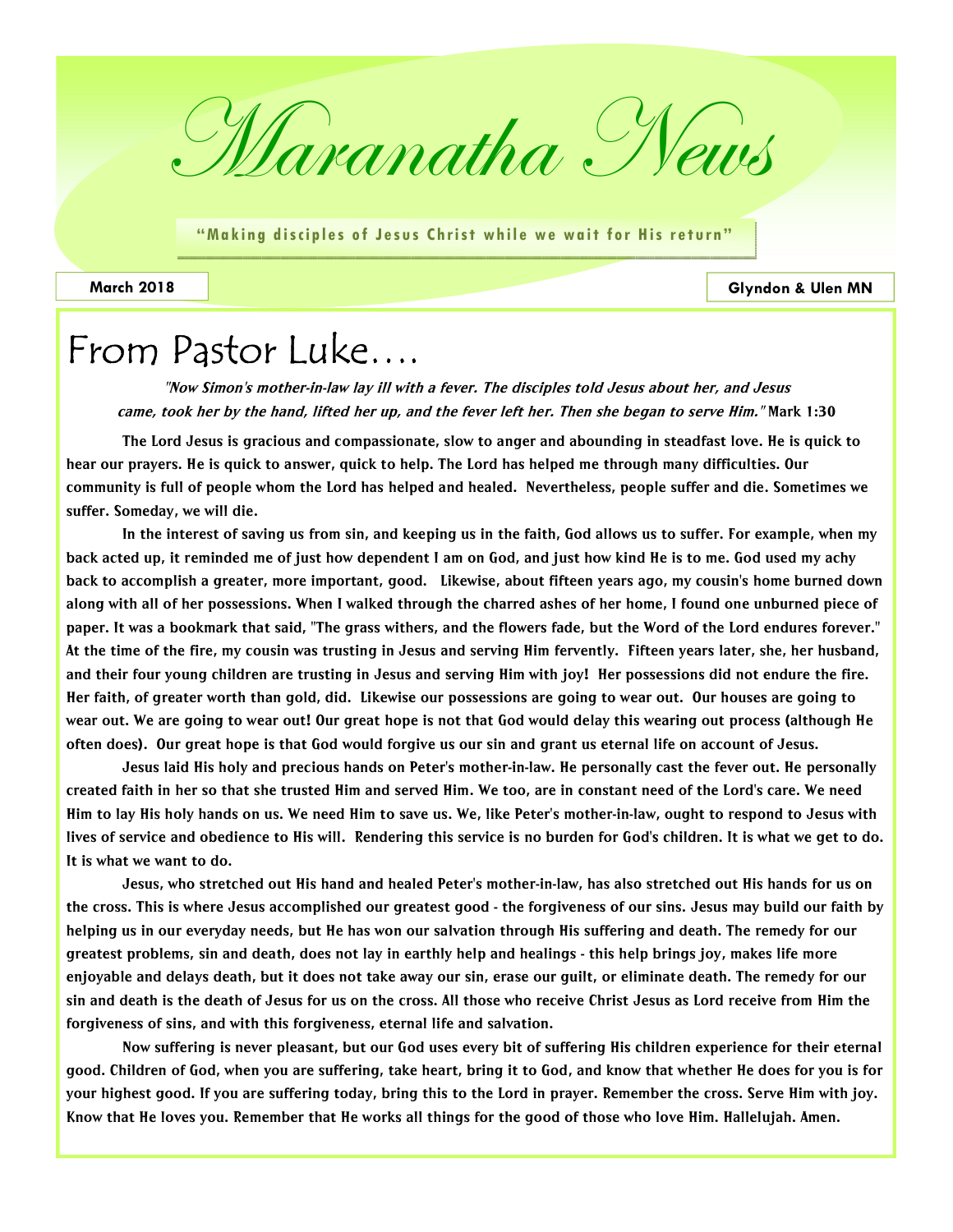### **Maranatha Council Meeting @ Glyndon**

February 14, 2018 at 8:00 PM

Present: Todd Dravland, Jeff Ehrichs, Craig Hurner, Brian Olek, Dave Olek, Pastor Lloyd Quanbeck, Glenn Urlacher and Karen Urlacher.

The meeting was called to order by President, Todd Dravland. Devotions and prayer was led by Dave Olek, Vice President.

Secretary read the meeting minutes of the December 13, 2017; no meeting was held in January. Glenn made a motion to approve the minutes as written and Craig seconded. Motion approved.

Treasurer's report was given by Brian. Income for the month of January was \$22,469.79 and expenses were \$25,999.41 this includes the additional \$5,000 to AFLC per the Congregational meeting. The reported was approved as presented by Dave and seconded by Karen; motion approved.

#### **Board Reports**

**Christian Education:** Craig

Director is need for VBS this summer as well as volunteers. Board is looking into Right Now Media per Congregational

meeting; plan to bring a recommendation to the March meeting. **Deacons:** Glenn

Deacons are assisting with Lenten services. Offering will be split between the Wilderness Camp and World Missions Fund.

Going through and updating policies; a few at each meeting.

New Membership classes are being held during Sunday School

Marriage classes are being held during Sunday School.

Ministry Focus for February is SaltTeens and March is Under 30 Group. If you have a ministry you would like highlighted, let Glenn know.

**Finance:** No report.

**Trustees:** No report.

**Worship & Music:** Karen

Valentine Banquet this Saturday; 50 have signed up.

#### **Pastor's Report:**

Preparing for Sunday worships and Lenten services.

New Membership Class is being held during Sunday School.

Call Committee – visited with possible candidates answering questions over the phone including interviews over skype.

Planning vacation in April.

#### **Call Committee:**

Call process was reviewed.

The Call Committee has interviewed two candidates by skype; will be invited to preach here in March.

Reviewed call process.

Travel arrangements will be made by the candidate with expenses being reimbursed to the candidate by Maranatha.

A special Congregational meeting will be called for Sunday, March 18, 2018 at 12:30 PM to vote on candidate. A pot blessing will be held prior to the meeting at 11 AM. This was made a motion by Craig and second by Brian; motion passed.

#### **Old Business:** None

#### **New Business:**

Received request for food donations from the Glyndon

Community Food Pantry. A motion was made by Karen and seconded by Brian to have a food drive the month of March; set up in the narthex. Motion passed.

ARC request was tabled to the April meeting.

Pastor Quanbeck ended the meeting in prayer.

Motion to adjourn the meeting was made by Craig and seconded by Glenn. Motion carried.

Next Meeting: Wednesday, March 14<sup>th</sup> at 8 PM.

Respectfully submitted by Pat Lewis

### **Maranatha Council Meeting @ Ulen**

The February meeting of the Ulen Maranatha Church Council was called to order by President Greg Zillmer on February 15, 2018 @ 6:30 PM. Present were Greg Zillmer, Harvey Dahl, Paul Spielman, Brad Dunham, Ron Larson, Mary Ann Schneidermann, Jeanine Hess, Pastor Luke Berntson, and Jerry Dahlen. New Council members were welcomed by Greg. Devotions were given by Jeanine, Harvey led in prayer.

**Secretary's Report:** Report was read with no additions or corrections needed. Motion by Paul, second by Jeannine to approve, carried.

**Treasurer's Report:** New format was distributed and explained. No other corrections or additions. Motion by Brad, second by Ron to approve, carried.

**Deacon's Report:** One hospital visit was done. Parish nurse report given.

**Trustee's Report:** Paul reported the floor heat issues has been repaired and appears to be working well now, the light on the cross above the main doors has been replaced, all lights in the youth room have been replace with LED bulbs.

**Christian Ed:** No report.

**Worship and Music:** No report.

**Pastor's Report:** Pastor Luke reported the Kids Bible Club is going well. Several more have been attending. Several of the confirmation students have helped at last two meetings. A movie night was held at Pastor Luke's home February 2 with several youth attending. A movie night is planned at the church for February 23 after the basketball game. Lenten services have begun. Pastor Lloyd will speak here February 28 and Pastor Luke will speak in Glyndon. The Easter breakfast was discussed. Pastor Luke has done 11 pastoral visits since last council meeting. Pastor Luke plans to attend the District Pastor's meeting in Brainerd on March 13.

**Old Business:** The Lenten service offerings were discussed. After discussion, Brad made a motion for the offerings to go to the Salvation Army, second by Paul, carried. Discussion was held about securing an AED for the church and it was decided to have a representative from Stellar Medical and Equipment come to next council meeting to explain procedure for obtaining and training needed.

Next meeting will be March 15, 2018. Harvey will give devotions.

Jeannine made motion to adjourn, second by Brad. The Lord's Prayer was prayed in closing.

Respectfully submitted, Mary Ann Schneidermann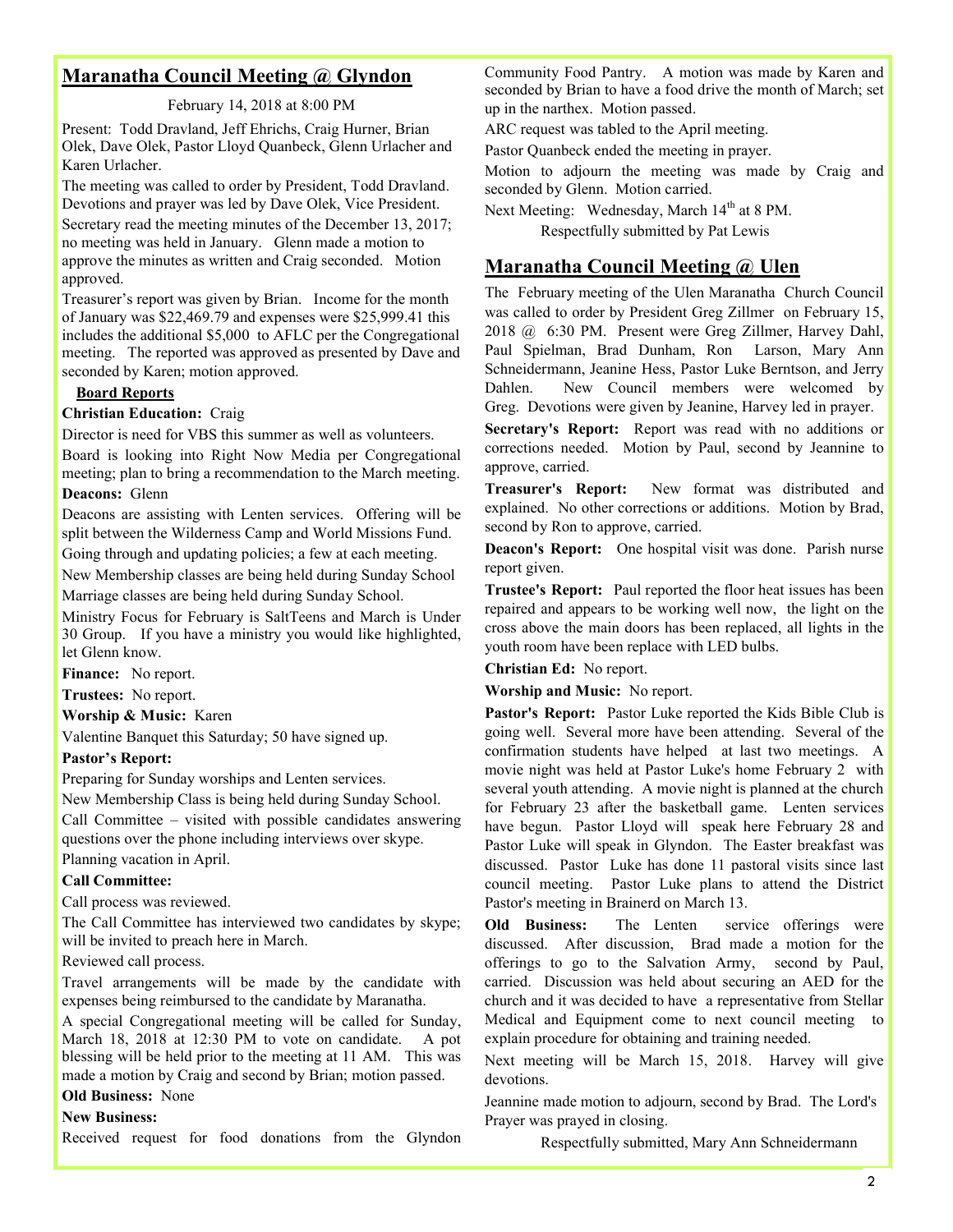#### **WMF NOTES (Women's Missionary Federation) GLYNDON MORNING WMF**

Morning WMF met at the church February 13 with six ladies present. Vice President Terrie E. opened our meeting with devotions. Gerrie P. led Bible Study, "Hope".

Our Business meeting was opened with reading the secretary's report - read and approved. Treasurer's report was read and approved.

#### **No Old Business**

#### **New Business:**

Lila E. made a motion to give \$100 to Home Missions. Pat J. seconded, approved.

We closed our meeting with prayer and Table Blessing. We had good hamburgers and ice cream sandwiches.

Joan Pake, Secretary

#### **ULEN WMF**

Our Ulen WMF met Friday, February 16th at 1 pm with 11 ladies present.

Nancy opened with prayer and Bernadine led our Bible Study "Without Hope" Hopelessly Lost.

Secretary's report was read and accepted with a motion by Karen and second by Charlene.

Nancy read the Treasurer's report in Marilyn's absence and accepted with a motion by Sharon and second by Sherrie.

#### **OLD BUSINESS:**

Nancy extended a thank you for all who helped with the Valentine's Brunch. There were many encouraging comments from the ladies in attendance.

Thank you to Ruth and all who helped make the nest necklaces for each lady.

The school appreciated the gift of money for snacks to those who cannot afford them.

#### **NEW BUSINESS:**

Ruth made a motion to purchase material for new tablecloths and Dianne second it.

Loren Tungseth will be here on Sunday to share about the Alaskan Mission and their needs.

On the 25th Bethany Bible Camp will be here to share about the camp. It was decided to serve a brunch consisting of egg bakes, muffins & fruit,.

On May 5th will be the WMF Conference in Ortonville.

In closing, time was spent in prayer and the Lord's Prayer and singing the Table Prayer.

A wonderful lunch was served by MaryAnn.

Respectfully submitted by Dianne Dahl, Secretary

Thanks so much for all the help you give to us. We had a wonderful Saturday evening at the Valentine's dinner. Such a lovely evening. From the group at Ulen.

#### **GLYNDON EVENING WMF**

Evening WMF meet on Tuesday, February 20, 2018 at 7 PM at Carol Johnson's home with seven ladies in attendance. The meeting was called to order by President, Janet Boe. Secretary and Treasurer's reports were read and approved as presented.

#### **Old Business:**

Melody gave an update of the use of the \$100 Hornbachers gift card.

Discussed what is needed for May Day baskets that will be put together at our April 17<sup>th</sup> meeting.

Filled in remaining openings for WMF meetings this year for hostess and Bible study leader.

#### **New Business:**

Easter basket exchange for those who wish to participate at our next meeting. Participants should pick up a numbered brown bag from church to put your Easter basket in and bring to the meeting. Bags will be located on the table in the narthex starting March  $4<sup>th</sup>$ .

WMF Annual Conference is June 12-13 in Dickinson. A motion was made and seconded to give \$50 to Home Missions.

Church kitchen is in need of two cutting boards. Boards may be donated but if not, a motion was made and seconded to spend up to \$40 for the boards.

Next meeting is March  $20<sup>th</sup>$  at Janet Boe's at 7 PM with Joan Pake leading Bible Study (Session 5)

Prayer requests were taken.

Meeting was adjourned.

Bible study was led by Melody Okke; The New Has Come in All Things New by Kelly Minter.

Carol served a delicious lunch.

Respectfully submitted by Pat Lewis

#### MONTH OF MARCH - FOOD DRIVE

#### GLYNDON LUTHERAN CHURCH FOOD PANTRY



March is just around the corner and for the month we will be collecting food **Pantry** pantry items for our local Food Pantry **Needs** which is at Glyndon Lutheran Church. The Food Pantry serves about 18 families

or 72 people per month. It needs everyone's help to continue serving those in need. The pantry is open on Tuesday, Wednesday and Thursdays from 12-4pm.

Listed are items that are given out: The ones in bold are currently the most needed at this time.

**Hamburger Helper, Mac & Cheese, Instant Potatoes, Bush's baked beans, Syrup for pancakes, Juice, Fruit.** 

vegetables, tuna, salmon, chicken, Meals with meat (ex. Beef stew/raviolis), Peanut butter, soups, pasta, spaghetti sauce, cereal, Rice-A-Roni/Pasta-A-Roni, crackers, jello/ pudding, cake/muffin mix, oatmeal, flour, sugar.

Toiletries: such as dish soap, shampoo/conditioner, soap, deodorant, toothpaste and toilet paper.

Monetary donations are also excepted to purchase supplies when donations are low.



**Maranatha Ulen Kids Club for kids in Kindergarten through 6th grade will be Wednesdays, March 14th** and 28<sup>th,</sup> at 3:20-4:20pm. Invite your friends and relatives!

**Maranatha-Glyndon Kids Club** On Wednesday **during the Lenten season we will continue to start at 6:45 - 8:00pm.** Anyone interested in helping in anyway, please talk to Joy Dale or Nikki Ehrichs.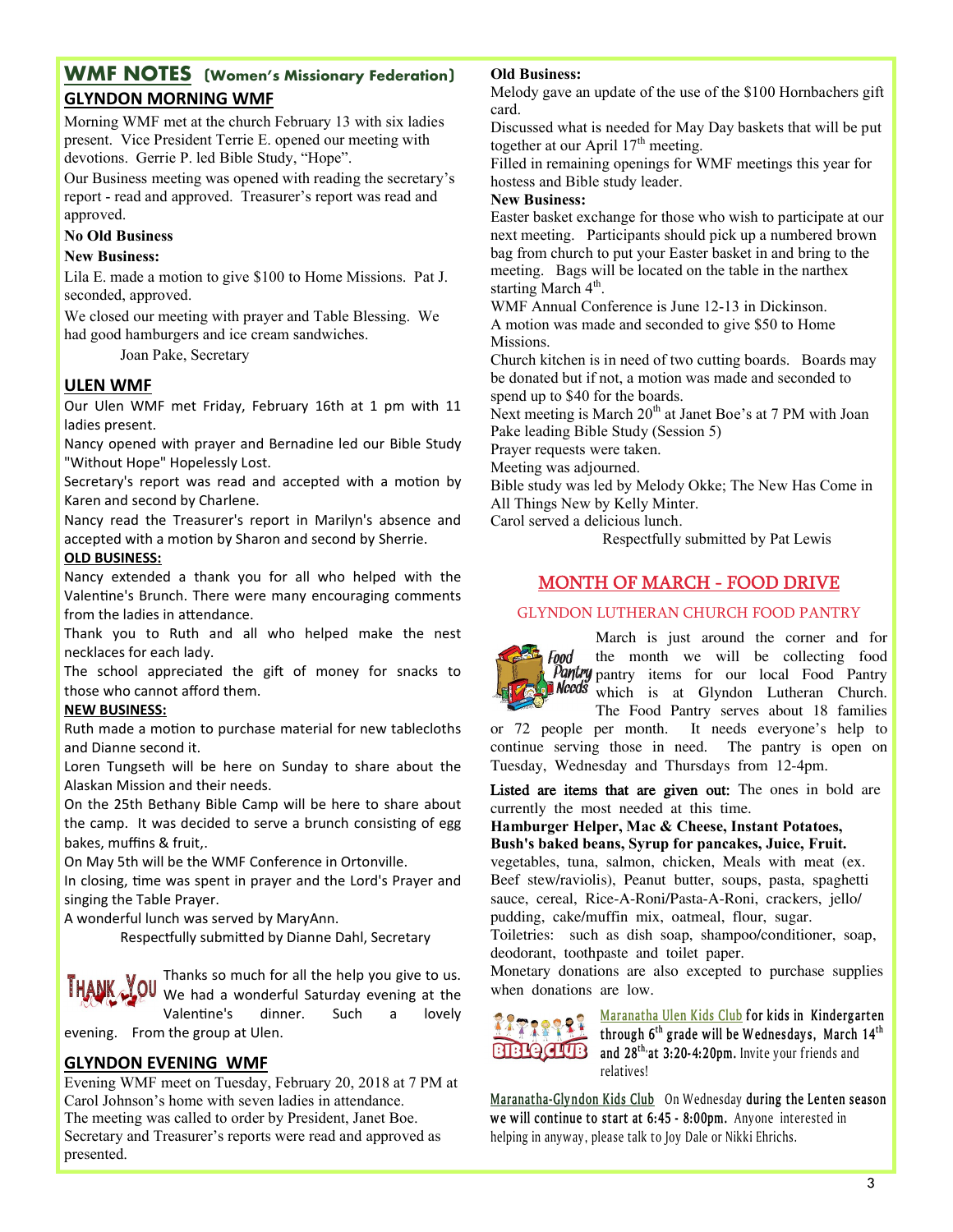## *March Birthday's*

| <b>Clarice Softing</b>                | March 01 |  |
|---------------------------------------|----------|--|
| Lois Graff                            | March 01 |  |
| Jeannine Hess                         | March 01 |  |
| Jenna Quanbeck                        | March 01 |  |
| Loretta Tweten                        | March 02 |  |
| <b>Tammy Oswald</b>                   | March 02 |  |
| <b>Brittany Wibbels</b>               | March 02 |  |
| <b>Isaiah Quanbeck</b>                | March 03 |  |
| Silas Dillion                         | March 03 |  |
| Tracy Heisinger                       | March 04 |  |
| Tracey Johnson                        | March 04 |  |
| Ashley Hurner                         | March 04 |  |
| Andrea Rootham                        | March 04 |  |
| Ciara Dillon                          | March 05 |  |
| <b>Charles Fuglie</b>                 | March 06 |  |
| Mason Okke                            | March 07 |  |
| Charity Erickson                      | March 07 |  |
| Tiffany Macziewski                    | March 07 |  |
| <b>Bob Softing</b>                    | March 08 |  |
| Laura Lee Finstrom                    | March 08 |  |
| Levi Berntson                         | March 08 |  |
| Serenity Decker                       | March 09 |  |
| <b>Emily Green</b>                    | March 09 |  |
| Arlene Walker                         | March 10 |  |
| Halle Pender                          | March 10 |  |
| <b>EmmaLee Nelson</b>                 | March 10 |  |
| Dave Nelson                           | March 10 |  |
| <b>Jill Toms</b>                      | March 11 |  |
| Pat Lewis                             | March 11 |  |
| Katie Koehler                         | March 12 |  |
| Shannon Klevgaard                     | March 13 |  |
| Tanner Leach                          | March 14 |  |
| Rodney Oberg                          | March 14 |  |
| Mark Skansgaard                       | March 14 |  |
| Jason Klevgaard                       | March 15 |  |
| Sheila Smith                          | March 15 |  |
| Jeremiah Heisinger                    | March 15 |  |
|                                       | March 15 |  |
| Lynn Skansgaard                       | March 17 |  |
| Larry Mosloff<br><b>Ben Hilde</b>     | March 17 |  |
| Lance Graff Jr.                       | March 19 |  |
| <b>Aaron Quanbeck</b>                 | March 19 |  |
| Kirbee Fuhs                           | March 19 |  |
| Kristine Quanbeck                     | March 20 |  |
| Vonnie Anderson                       | March 20 |  |
| Malinda Lockner                       | March 22 |  |
|                                       | March 22 |  |
| <b>Cortney Quanbeck</b><br>Jay Herman | March 24 |  |
| Sheri Wibbels                         | March 28 |  |
|                                       |          |  |
| Hayden Block                          | March 30 |  |
| June Cin                              | March 31 |  |
| Miles Mondt                           | March 31 |  |

#### *Happy Anniversary!*

| Travis & JoNell DeJong | March 05 |
|------------------------|----------|
| Jim & Mary Rolf        | March 21 |
| Curt & Kris Leach      | March 26 |
| Josh & Cory Johnson    | March 27 |
|                        |          |

An Irish Prayer: May God give you… For every storm, a rainbow, For every tear, a smile, For every care, a promise, And a blessing in each trial. For every problem life sends, A faithful friend to share, For every sigh, a sweet song, And an answer for each prayer.



#### **GLYNDON**

#### **Wednesday evenings:**

Bible Study and Fellowship meet at 7:00pm.

**Wednesday we continue** our **Lenten Season** with the youth serving the Wednesday suppers. We will continue to serve on March 7, 14 and 21.

**Palm Sunday, March 25th:** Youth will be making and serving breakfast after the service.

**Easter, April 1:** Youth will be doing most of the first service except for sermon and also helping with the second service.

We continue to look for commitments to donate to **Narcice, Our Compassion Child** from Togo, Africa.

Looking for **Youth Representatives** to be part of the Youth Ministry Team. Come to meeting on March 7th at 6:00pm to find out more.

#### **GLYNDON & ULEN**

**Campus Days** will be March 16 -18.

**FLY Beyond** will be this summer. JULY 16-20, 2018 . Registration is open at this time.





#### **The "Tortured for Christ" Movie will be at Marcus West Acres Cinema, Monday, March 5, at 7:30pm.**

The Voice of the Martyrs presents the inspiring new movie *Tortured for Christ*, a cinematic retelling of the testimony of VOM founder Pastor Richard Wurmbrand as written in his international bestseller *Tortured for Christ*. This movie was produced to honor the 50th

anniversary of the book's 1967 release. Filmed entirely in Romania, including in the very prison where Pastor Wurmbrand endured torture and solitary confinement, this powerful film uniquely presents the story with live action rather than interviews. The dialogue is presented in English, Romanian and Russian (with English subtitles) to hold to the authenticity of this true story. Buy tickets for \$12.50 here https:// new.tugg.com/events/tortured-for-christ-c3xt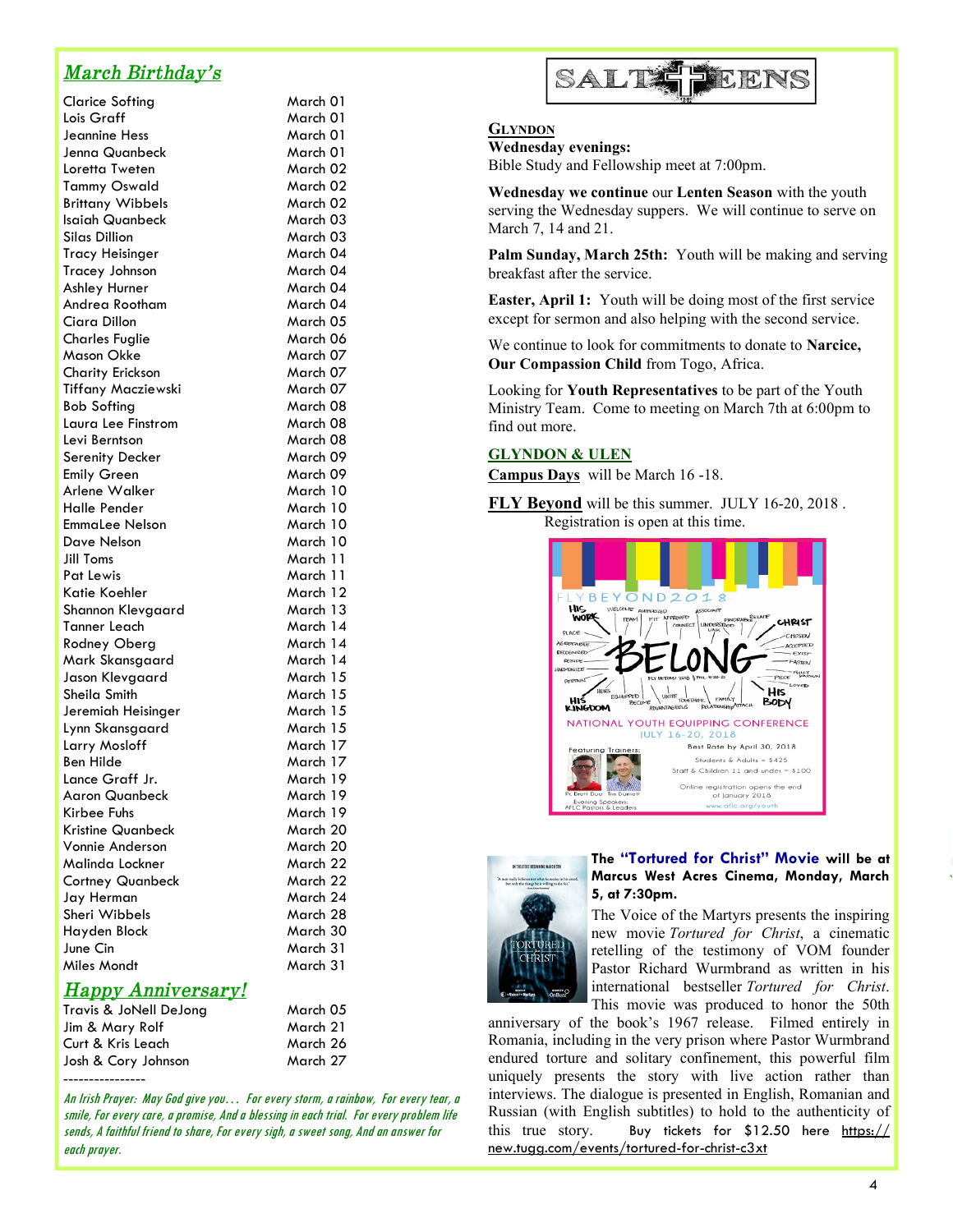

## **Maranatha Glyndon and**

**Maranatha Ulen** 

**You are invited to attend** 

## **Maranatha Glyndon and Maranatha Ulen**

#### **for Lent Services at 7:00pm.**

**Glyndon** Youth serve supper from 5:00 - 6:30pm The Lent offerings at Glyndon will go to the Wilderness Camp Building Project and Maranatha World Mission Fund.

The supper offerings are going to help fund the youth for the FLY Convention in 2019.

**Ulen** serves supper at 6:00pm

The service offerings at Ulen will go to the Salvation Army.

The supper offerings will go to the Free Lutheran Youth Convention fund.

**Theme for this year is:**

## **"POINTING US TO JESUS, THE CHRIST" -**

**Tracing God's Plan of Salvation in the Old Testament March 7**

"He Will Fulfill the Law for Us" Exodus 20:1-17

**March 14**

"He Will Be Lifted Up for Our Sins" Numbers 21:4-9

**March 21**

"He Will Give Us a New Covenant" Jeremiah 31:31-34

#### **March 25 ~ Palm Sunday**

Regular Worship Schedules

At Glyndon Youth will be serving breakfast at 10:30am

**March 29 ~ Combined Maundy Thursday Service at** 

**Glyndon**

"He Will Carry Our Sorrows" Isaiah 52:13-53:6

#### **March 30 ~ Combined Good Friday Service at Ulen**

#### **April 1 ~ EASTER**

"He Will Rise from the Dead"

#### **Glyndon**

7:00am Sunrise Service 9:30am Easter Worship Service

#### **Ulen**

7:30am Breakfast served 9:00am Easter Worship Service

**(**The offering at the breakfast will go to send youth to the FLY 2019 convention.)

------------------------------------ ------------------------------------

**He is not here; he has risen! Remember how he told you, while he was still with you in Galilee: 'The Son of Man must be delivered over to the hands of sinners, be crucified and on the third day be raised again.' " Luke 24:6-7 NIV**

## MARANATHA - GLYNDON…

#### "Pray for Me Campaign"

## **Pray for Me Campaign** ….*Gathering the*

### *Church around the Next Generation*

*Praying for God's provision, protection, presence and purposes in their lives!*

At Maranatha-Glyndon we have over 46 volunteers who committed to praying regularly for our Jr. High, High School, college and careers of the next generation!

 Power Of Prayer - How powerful is it? The power of prayer should not be underestimated. James 5:16- 18 declares, "…The prayer of a righteous man is powerful and effective. Elijah was a man just like us. He prayed earnestly that it would not rain, and it did not rain on the land for three and a half years. Again he prayed, and the heavens gave rain, and the earth produced its crops." God most definitely listens to prayers, answers prayers, and moves in response to prayers.

<A HREF="https://www.AllAboutGOD.com/">All About  $GOD$ 

 Let's continue praying for our students and young adults as Spring is right around the corner.

"PRAY for ME"

## ============================== ============================== **MISSON TRIP**

**Pray for Josiah Quanbeck** along with the AFLBS Choir who will be taking a Mission/Choir trip to Europe.

March 23 – April 12th, 2018

where they will be giving concerts and serving in local ministries with the Lutheran congregations.

Prayer cards are available on the back table in Glyndon sanctuary for the AFLBS Concert Choir.



**Thank You** to all Men & Women, family and friends, who are serving our country both here at home and in other countries!

*Trent Dufault*, son of Todd & Sara Dravland

*Allan Fuglie*, grandson of Duane & Kathy Fuglie

*Andy Heisinger*, husband of Tracy

*Kyle Johnson*, son-in-law of Gary & Debi Langerud *Luke Koerner*, grandson of Roger & Sharon Wright *Jessica Myers*, granddaughter of Gerrie Payne *Luke Stensgard*, grandson of Jane Williams *Jonathan Taylor*, grandson of Fran Jenson

*Josh Trulson*, son-in-law of John & Terrie Enlow

*Marcus Young*, John & Terrie Enlow's niece's husband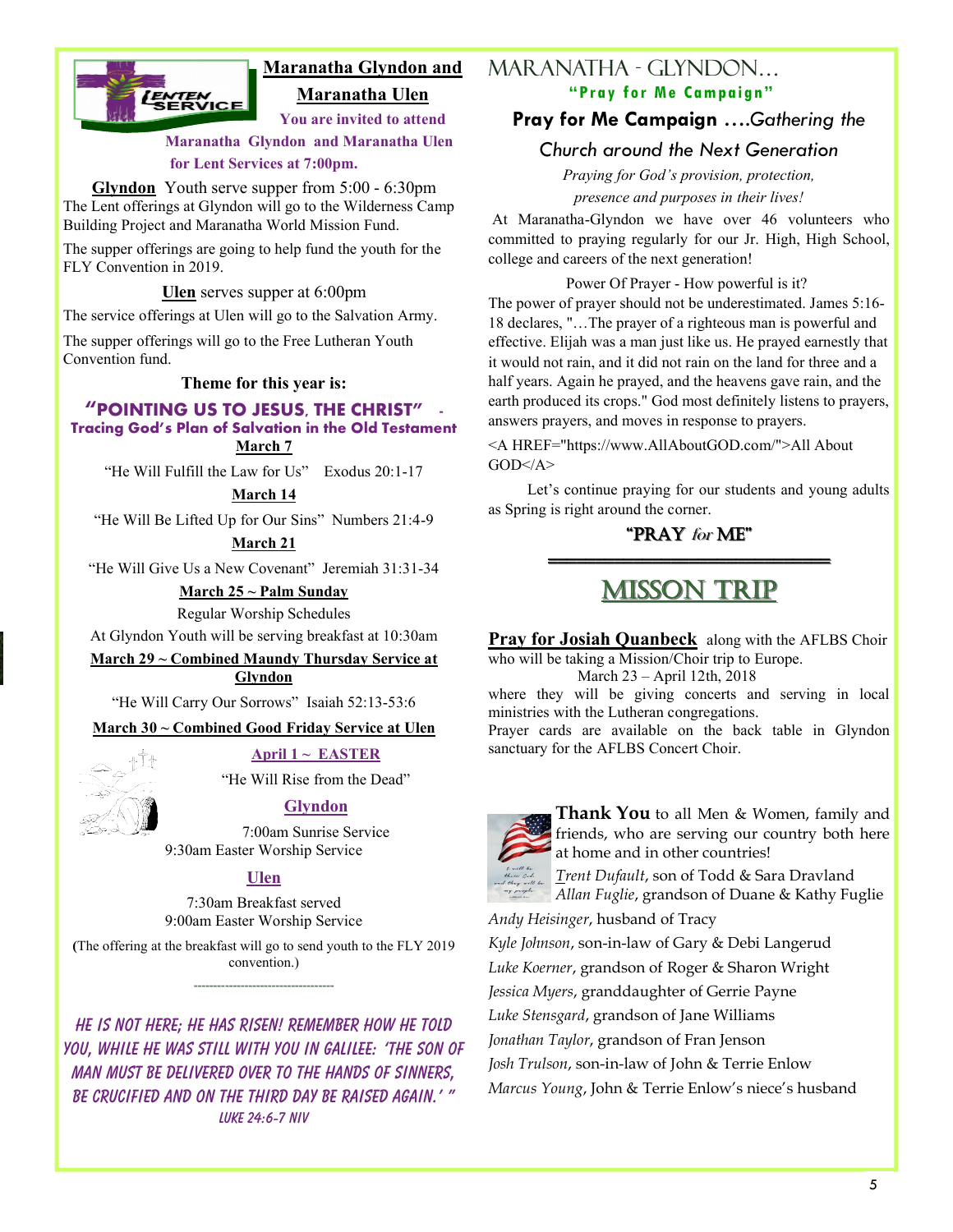#### **Maranatha-Ulen**

2:16 PM 02/04/18 **Cash Basis** 

#### Maranatha Free Lutheran Church of Ulen **Statement of Financial Income and Expense** January 2018

 $Jan<sub>18</sub>$ Ordinary Income/Expense Income 4000 · Contributions Income 4000.1 · General Fund Contributions  $$4,938.00$ 4000 · Contributions Income - Other 40.00 Total 4000 · Contributions Income  $\overline{\mathbf{s}}$ 4.978.00 4010 · Special Funds Income 4000.3 · Men's Fellowship \$ 50.00 4000.4 · Scholarship \$ Total 4010 · Special Funds Income \$ 50.00 **Total Income** 5,028.00 Expense **GFEXP · General Fund Expenses** 5001 · Pastor Salary \$ 3,266.68 5002 · Custodial \$ 520.00 5002.1 · Secretary \$ 450.00 5003 · Travel Expense (Pastor) \$ 110.75 5005 Treasurer Expense \$ 5009 · Payroll Tax Expense 5010 · Social Security Tax Expense \$ 437.10 5011 · Medicare Tax Expense 102.24 \$ Total 5009 · Payroll Tax Expense \$ 539.34 5014 · Housing Allowance (Pastor) \$ 900.00 5099 · Donations to Ministries \$ 406.50 5100 Maintenance and Repair Expense \$  $\overline{a}$ 5102 · Christian Education Expense 5102.1 · Sunday School Expense \$ 49.99 5102 · Christian Education Expense - Other \$ 108.78 Total 5102 · Christian Education Expense  $\mathfrak{s}$ 158.77 5103 · Worship and Music Expense 564.99  $\mathfrak{s}$ 5104 · Utilties 5104.1 · Electricity \$ 317.96 5104.2 · Water and Garbage \$ 72.00 5104.3 · Telephone/Internet \$ 87.10  $5104.5 \cdot$  Propane  $\mathbb{S}$ Total 5104 · Utilties  $\overline{\mathbf{s}}$ 477.06 5105 · AFLC Stewardship \$ 5106 · Insurance Expense \$ 3,996.00 5109 · Snow Removal Expense \$ 90.00 5111 · Building/Kitchen \$ 204.26 5300 · Office Supplies Expense 5300.1 · Printer Ink/Toner 228.84 \$ 5300 Office Supplies Expense - Other \$ 122.82 Total 5300 · Office Supplies Expense  $\overline{\mathfrak{s}}$ 351.66 6000 · Bank Fees \$ 20.00 6500 Operations 6501 · Books, Subscriptions, Reference  $\mathfrak s$ 6502 · Postage, Mailing Service \$ 49.00 6504 · Supplies \$ Total 6500 · Operations  $\mathfrak s$ 49.00 Total GFEXP · General Fund Expenses  $$12,105.01$ SPEX · Special Fund Expenses 5202 · Men's Fellowship Meals, Ent. \$ 76.40 Total SPEX · Special Fund Expenses \$. 76.40 **Total Expense**  $$12.181.41$ **Net Ordinary Income**  $$(7, 153.41)$  $$(7,153.41)$ 

**Ending Bank Balances** 

\$55,080.77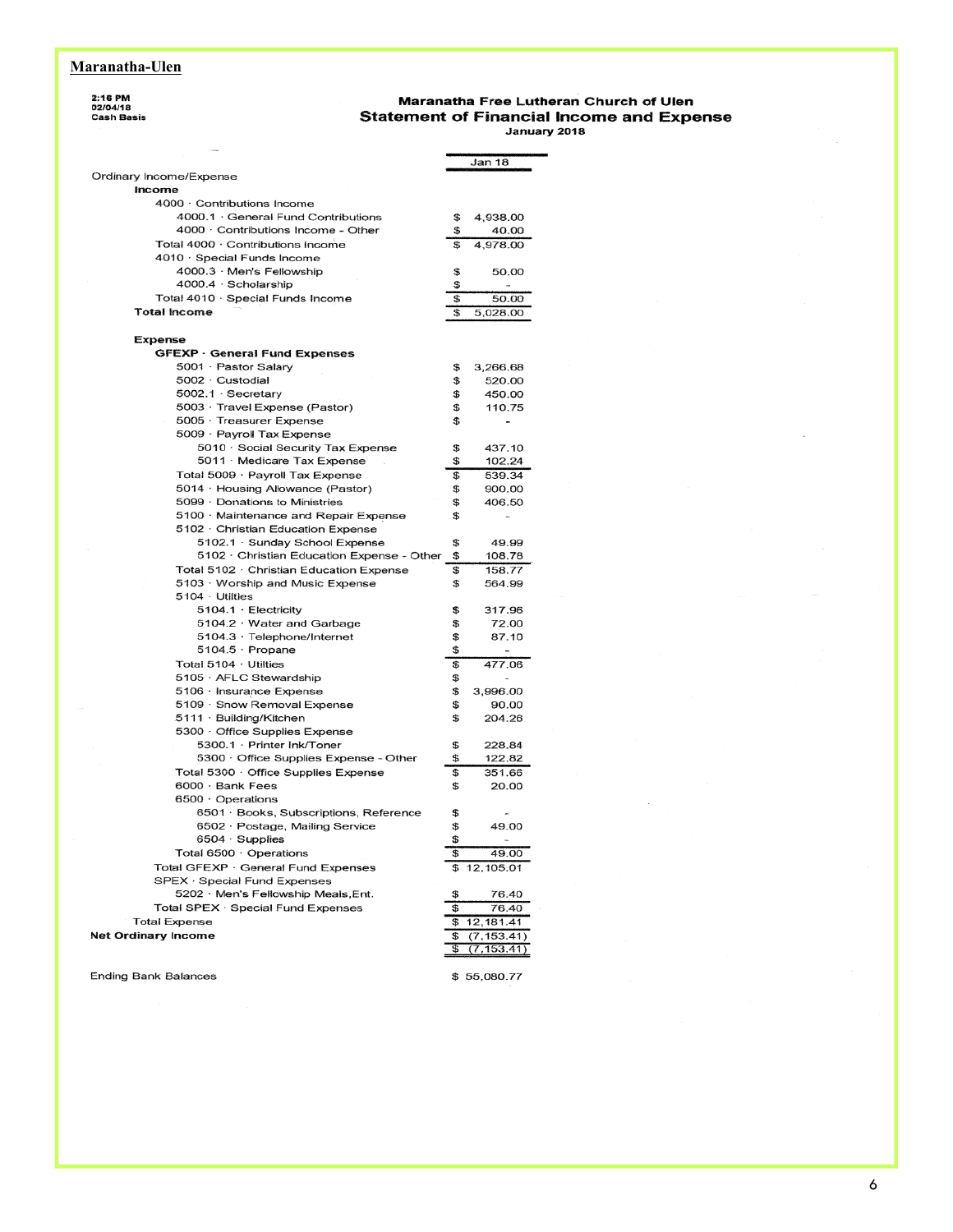| Maranatha-Glyndon                                      |                                        |                     |                 | <b>Maranatha Free Lutheran Church Monthly Financial Summary</b> |                                                                      |
|--------------------------------------------------------|----------------------------------------|---------------------|-----------------|-----------------------------------------------------------------|----------------------------------------------------------------------|
|                                                        | 1/31/2018                              |                     |                 |                                                                 |                                                                      |
| <b>JANUARY GENERAL FUND INCOME</b>                     | \$20,247.00                            |                     |                 |                                                                 |                                                                      |
|                                                        |                                        |                     |                 |                                                                 |                                                                      |
| <b>GENERAL FUND EXPENSES</b>                           |                                        |                     |                 |                                                                 |                                                                      |
| Deacons                                                | \$11,336.69                            |                     |                 |                                                                 |                                                                      |
| Education                                              | \$0.00                                 |                     |                 |                                                                 |                                                                      |
| Finance                                                | \$8,598.77                             |                     |                 |                                                                 |                                                                      |
| Trustees                                               | \$5,474.15                             |                     |                 |                                                                 |                                                                      |
| Worship & Music                                        | \$589.80                               |                     |                 |                                                                 |                                                                      |
| <b>JANUARY GENERAL FUND EXPENSES</b>                   | \$25,999.41                            |                     |                 |                                                                 |                                                                      |
|                                                        |                                        |                     |                 |                                                                 |                                                                      |
| <b>General Fund Balance Change</b>                     | -\$5,752.41                            |                     |                 |                                                                 |                                                                      |
| <b>JANUARY GENERAL FUND BALANCE</b>                    | \$78,186.72                            |                     |                 |                                                                 |                                                                      |
|                                                        | 12/31/17                               |                     |                 | 1/31/2018                                                       |                                                                      |
| <b>Special Funds</b>                                   | <b>Previous Balance</b>                | <b>Income</b>       |                 | <b>Ending Balance</b>                                           |                                                                      |
| <b>Building Fund</b>                                   | 21,858.72<br>\$                        |                     | <b>Expenses</b> | 21,858.72<br>\$                                                 |                                                                      |
| Cookbook Sales for Missions                            | 535.75<br>\$                           | \$40.00             |                 | 575.75<br>\$                                                    |                                                                      |
| Decorating Fund - Given to supplement trustee budge \$ | 72.25                                  |                     |                 | \$<br>72.25                                                     |                                                                      |
| Gear Head Fund                                         | 1,184.59<br>\$                         |                     |                 | 1,184.59<br>\$                                                  |                                                                      |
| Good Samaritan Fund                                    | \$<br>2,763.18                         | \$406.50            | $$25.00$ \$     | 3,144.68                                                        |                                                                      |
| Holiday Baskets                                        | \$<br>(57.16)                          |                     |                 | \$<br>(57.16)                                                   |                                                                      |
| Memorial Fund                                          | \$<br>21,504.23                        |                     |                 | 21,504.23<br>\$                                                 |                                                                      |
| Men's Fellowship                                       | \$<br>550.79                           | \$50.00             | $$41.96$ \$     | 558.83                                                          |                                                                      |
| Men's Fraternity                                       | \$<br>317.55                           |                     |                 | 317.55<br>\$                                                    |                                                                      |
| <b>Outreach Ministries</b>                             | \$<br>166.42                           |                     |                 | \$<br>166.42                                                    |                                                                      |
| Parking Lot                                            | \$<br>8,671.74                         |                     |                 | \$<br>8,671.74                                                  |                                                                      |
| Sunday Fellowship Fund                                 | \$<br>72.88                            |                     |                 | \$<br>72.88                                                     |                                                                      |
| <b>Sunday School Missions</b>                          | \$<br>232.60                           | \$52.94             | \$232.60        | 52.94<br>\$                                                     |                                                                      |
| <b>Wednesday Suppers</b>                               | \$<br>3,717.69                         | \$553.35            |                 | \$<br>4,271.04                                                  |                                                                      |
| Thanksgiving Offering                                  | \$<br>406.50                           |                     | \$406.50        | \$<br>$\sim$                                                    |                                                                      |
| Trails End Ranch                                       | \$<br>2,183.00                         | \$30.00             |                 | 2,213.00<br>\$                                                  |                                                                      |
| VBS Blanket Project                                    | \$<br>50.95                            |                     |                 | \$<br>50.95                                                     |                                                                      |
| <b>Wedding Fund</b>                                    | \$<br>1,244.99                         |                     |                 | 1,244.99<br>\$                                                  |                                                                      |
| World Missions Fund                                    | \$<br>2,581.00                         | \$740.00            |                 | \$<br>3,321.00                                                  |                                                                      |
| Youth FLY Fund                                         | \$<br>442.66                           |                     |                 | \$<br>442.66                                                    |                                                                      |
| <b>Special Funds Balance</b>                           | 68,500.33<br>\$                        | 1,872.79<br>\$      | 706.06<br>\$    | 69,667.06<br>\$                                                 |                                                                      |
| <b>General Fund Balance</b>                            | \$<br>83,589.13                        |                     |                 | \$<br>78,186.72                                                 |                                                                      |
| <b>CHECKBOOK BALANCE</b>                               | 152,089.46<br>\$                       |                     |                 | 147,853.78<br>\$                                                |                                                                      |
| PETTY CASH BALANCE                                     | 20.00                                  |                     |                 | \$<br>20.00                                                     |                                                                      |
|                                                        |                                        |                     |                 |                                                                 |                                                                      |
|                                                        | Financial Snapshot - Maranatha Glyndon |                     |                 | Monthly                                                         |                                                                      |
| <b>General Fund</b>                                    | Month of January                       | <b>Year to Date</b> | <b>Budget</b>   | <b>Contributions</b><br><b>Needed to Meet</b><br>Budget         | <b>Percent of Budget</b><br><b>Received / Expended</b><br><b>YTD</b> |

|                                                                      |                         |    |                     |               |               | <b>RECEIVED</b> / EXP |
|----------------------------------------------------------------------|-------------------------|----|---------------------|---------------|---------------|-----------------------|
| <b>General Fund</b>                                                  | <b>Month of January</b> |    | <b>Year to Date</b> | <b>Budget</b> | <b>Budget</b> | YTD                   |
| <b>Contributions</b>                                                 | 20,247.00               | £. | 20,247.00           |               | 30,865.02     | 5.47%                 |
| Expenditures                                                         | 25,999.41               |    | 25,999.41           | \$370,380.27  |               | 7.02%                 |
|                                                                      |                         |    |                     |               |               |                       |
|                                                                      |                         |    |                     |               |               |                       |
| Questions may be directed to Anne Manderud, Treasurer (218) 498-2617 |                         |    |                     |               |               |                       |
|                                                                      |                         |    |                     |               |               |                       |
| Detailed financial reports are available in the Glyndon office.      |                         |    |                     |               |               |                       |
|                                                                      |                         |    |                     |               |               |                       |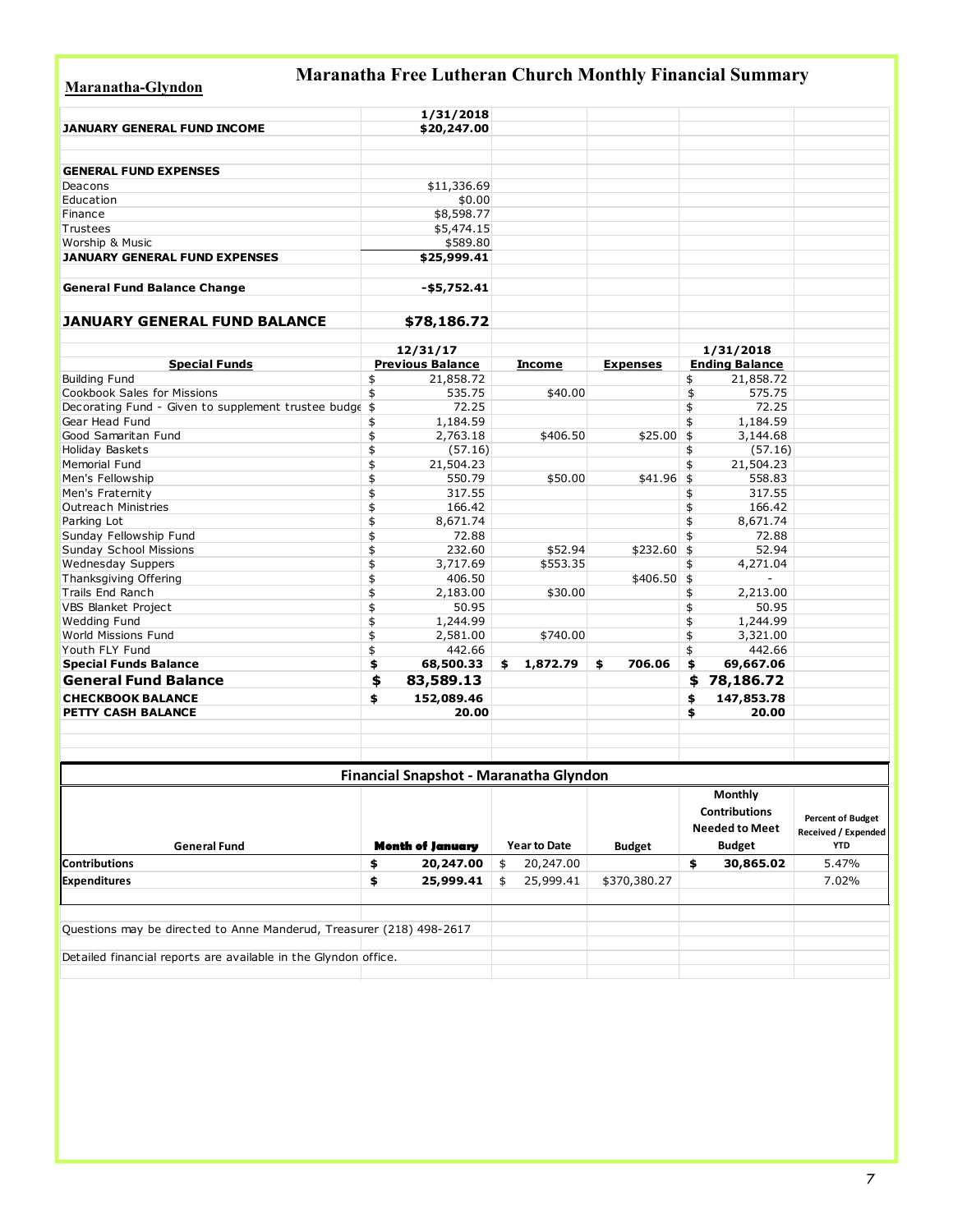

# **Glyndon MN**

"Making disciples of Jesus Christ while we wait for His return"

## **March 2018**

| Sun                                                                                                                         | Mon                                                                                               | Tue                                                                | Wed                                                                                                                                                                                                                                       | Thu                                                   | Fri                                                                                          | Sat                                                               |
|-----------------------------------------------------------------------------------------------------------------------------|---------------------------------------------------------------------------------------------------|--------------------------------------------------------------------|-------------------------------------------------------------------------------------------------------------------------------------------------------------------------------------------------------------------------------------------|-------------------------------------------------------|----------------------------------------------------------------------------------------------|-------------------------------------------------------------------|
|                                                                                                                             |                                                                                                   |                                                                    |                                                                                                                                                                                                                                           | 1<br>7:00pm Under/30<br>meeting                       | $\mathbf 2$<br>$9:00am$ &<br>7:00pm<br>Women's<br>'Gideon' Bible<br>Study at the<br>church   | 3<br>7:00am Men's<br>Fellowship Bkft                              |
| $\overline{\mathbf{4}}$<br>9:30am Worship<br>Service/<br>Communion/ Matthew Nelson<br>10:45am Sunday School                 | 5<br>9:00am Open<br>Prayer Time<br>7:30pm<br><b>Tortured for</b><br>Christ Movie at<br>West Acres | 6                                                                  | $\overline{7}$<br>5:00-6:30pm Supper<br>5:45pm Confirmation<br>6:00pm Youth Ministry Team<br>LENTEN SERVICE<br>6:45-8:00pm Kids Club<br>6:45-8:00pm Friendship Club<br>7:00pm SaltTeens<br>7:00pm Lenten Service<br>8:30pm Deacon Meeting | 8<br>7:00pm Under/30<br>meeting                       | 9<br>$9:00am$ &<br>7:00 <sub>pm</sub><br>Women's<br>'Gideon' Bible<br>Study at the<br>church | 10<br>7:00am Men's<br>Fellowship Bkft                             |
| 11<br>9:30am Worship Service<br>10:45am Sunday School                                                                       | 12<br>9:00am Open<br>Prayer Time                                                                  | 13<br>10:30am Morning<br>WMF at church                             | 14<br>5:00-6:30pm Supper<br>5:45pm Confirmation<br><b>LENTEN SERVICE</b><br>6:45-8:00pm Kids Club<br>6:45-8:00pm Friendship Club<br>7:00pm SaltTeens<br>7:00pm Lenten Service<br>8:00pm Church Council<br>Meeting                         | 15<br>7:00pm Under/30<br>meeting                      | 16<br>March 16 - 18                                                                          | 17<br>7:00am-Men's<br>Fellowship Bkft<br><b>AFLBS Campus Days</b> |
| 18<br>9:30am Worship Service<br>10:45am Sunday School<br>11;30am Potluck Lunch<br>12:30pm Special<br>Congregational meeting | 19<br>9:00am Open<br>Prayer Time                                                                  | 20<br>1:00pm Quilting at<br>church<br>7:00pm Evening<br><b>WMF</b> | 21<br>5:00-6:30pm Supper<br>5:45pm Confirmation<br><b>LENTEN SERVICE</b><br>6:45-8:00pm Kids Club<br>6:45-8:00pm Friendship Club<br>7:00pm SaltTeens<br>7:00pm Lenten Service                                                             | 22<br>7:00pm Under/30<br>${\rm meeting}$              | 23                                                                                           | 24<br>$7:00am-Men's$<br>Fellowship Bkft                           |
| <b>25 PALM SUNDAY</b><br>9:30am Worship Service<br>10:30am Youth serving<br><b>Breakfast</b><br>10:45am Sunday School       | 26<br>9:00am Open<br>Prayer Time                                                                  | 27                                                                 | 28<br>6:00 - 7:30pm Kids Club<br>Resurrection Party (supper<br>will be provided for the kids)                                                                                                                                             | 29<br>5:45pm Confirmation<br>7:00pm Maundy<br>Service | 30<br>7:00pm Good<br>Friday Service<br>at Ulen                                               | 31<br>7:00am-Men's<br>Fellowship Bkft                             |